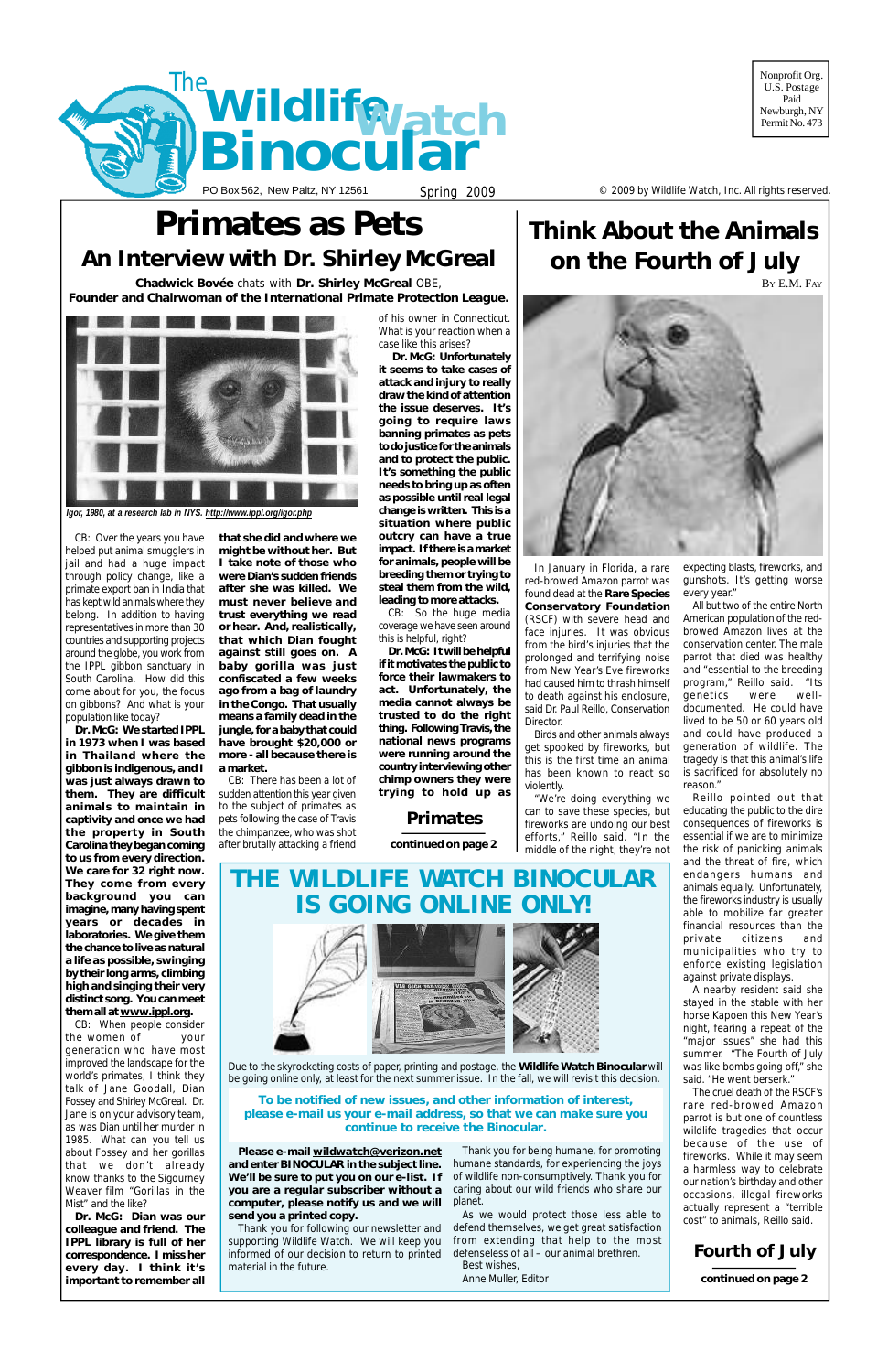*The Wildlife Watch Binocular* is published quarterly by Wildlife Watch Inc., a 501 (c) 3 Not-for-Profit Corporation. Contributions are tax-deductible. P.O. Box 562, New Paltz, NY 12561 Phone: 845-256-1400 e-mail: [wildwatch@verizon.net](mailto:wildwatch@verizon.net) Website: [www.wildwatch.org](http://www.wildwatch.org) Anne Muller – Editor E.M. Fay – Assoc. Editor We welcome letters/articles/photos for consideration.

## **Fourth of July**

### **continued from page 1**

## **Primates**

#### **continued from page 1**

WildlifeWatch note that *legal* e p a p e r / 200 9 / 0 1 / 01/ *fireworks are just as damaging* 0101deadbird.html and dangerous to animals as illegal ones.

visiting: [www.rarespecies.org](http://www.rarespecies.org).

**success stories. The Today Show,for example, visited a home where two chimps sleep with their owner, who defended the issue. But these very same chimpshad escaped the house months earlier and one of them bit a neighbor. Was that reported? Absolutely not.**

CB: Can you give us an example of a new issue you are working on right now that people may not know about yet?

> should be stopped, especially in light of the global economic **recession, as if we're talking about surplus new automobiles or the price of televisions at Walmart. Ethiopia needs support for this fee increase right now. Betteryet stopthe slaughter!**

**Dr.McG: Iamverytroubled right now by new information coming out of Ethiopia. The government there has planned to raise the fees charged to trophy hunters beginningin July2009. It's a country with dozens of species endangered as a result of environmental degradation, a 17-year civil war and the second highest human population in Africa.** If **thereisgoingtobehunting, I see no development more important than the government's intention to triple fees. But what is happening? Behind the scenes, Safari Club Internationalhas steppedin to put pressure on the government to halt the increases by claimingthat, if there is less hunting, it will have a negative impact on the economy. That's a scare tactic that we can't let fly under the radar, when the protectionofevenoneanimal inEthiopiawilldonothingbut improve the economy now and in the future. The** president of Safari Club wrote **that these fee increases**

CB: You were born and raised in England and in 2008 you went to Buckingham Palace where Queen Elizabeth awarded you the Order of the British Empire in recognition of your life's work. That is the highest honor someone working in the sciences can receive from the Queen and I have read a lot of media coverage where you have been very modest about this. But what was that experience like and what does the honor mean to you?

Crippen and Carpenter said setting, and given professional previous lives were essentially isolated – in order that they assimilate to their new setting successfully. Jen Feuerstein, the sanctuary's interim director, emphasized the importance of making introductions patiently, one at a time, to ensure that each incoming resident feels comfortable with his or her new companions in the semi-wild refuge environment. Ah, now if only schools would do that, it could change the world. We at Wildlife Watch mourn the passing of Carole Noon.

**Dr. McG: IPPL has been luckytohavebeensupported over the years by a friendship with Prince Philip but the OBE announcement on New Year's Day last year came as a complete shock. I didn't think it real at first. It means a great deal to us because it is really all about in New York.**

**the work of IPPL and not aboutme as anindividual. It recognizes at the highest level the work IPPL continues to do and the struggles out there facing monkeys and apes and their habitat. The experience at the Palace was like something out of a history bookandIwas lucky tohave my sisterandothers with me to share it. After our arrival in London I was contacted andinvitedtomeet privately beforehand with Prince Philip to talk about his support of our work. It made for a very special day and the Queen could not have been more interested or kind. She carefully inspected a gibbon pendant I always wear – and she looked fabulous at 82!**

In addition, we at localnews/content/local\_news/ [www.palmbeachpost.com/](http://www.palmbeachpost.com/)

#### ------------------------

Dr. Reillo may be reached by of the *Wildlife Watch* ------------------------ **E.M. Fay** is Associate Editor *Binocular.*

> **Chadwick Bovée was a reporter for Newhouse before going to work for a variety of animal advocacy organizations beginning in the early 1990s. He resides**

*Dr. Carol Noon*

The 150 chimpanzees who amongst her beloved chimps on live in a unique Florida the sanctuary grounds in Fort sanctuary received some special Pierce, Florida. visitors on April 30. Two retired human astronauts, Bob Crippen retirement home is for and Scott Carpenter, came to chimpanzees who have been tour the natural habitat that rescued from medical research shelters the primates, among facilities, the entertainment them, some fellow NASA business, and other horrific veterans of the early space situations. They are permitted program.

a nice place to retire."

they had come to honor the care and companionship for the "space chimps" who had been rest of their lives. part of scientific tests in the An anthropologist, Dr. Noon

# **SPACE PIONEER PRIMATES AND DR. CAROLE NOON**

1950s and '60s to determine had been inspired by the work how space travel might affect human anatomy. "We're paying Jane Goodall. Noon established them back for their service," said her sanctuary in 1997 after Carpenter. And Crippen noted pursuing, with Goodall's help, a that, "It's really nice to give them successful lawsuit against the US The 200 acre sanctuary, to ship their no-longer-wanted divided into islands, is run by space chimps to an infamous Save the Chimps, a privately biomedical research lab, where financed non-profit organization the primates would surely have which was established by Carole suffered any number of Noon, one of the world's leading experimental horrors. of the renowned primatologist Air Force, which was planning

primatologists, who tragically passed away from pancreatic literally since childhood, Dr. Noon cancer just 3 days after the specialized in the socialization of astronauts' visit. The sanctuary captive chimps. The professional is the world's largest for captive caregivers at her refuge take chimpanzees; and Carole lived great care to integrate gradually An animal rights advocate

look at. Then, I was too close a 4<sup>th</sup> of July account. You can one time, and the ash or email: [wildwatch@verizon.net](mailto:wildwatch@verizon.net) [Info@sunnyskiesbirdsanctuary.com](mailto:Info@sunnyskiesbirdsanctuary.com) Please let us hear if you have

This compassionate to roam out-of doors in a natural each new resident – whose

------------------------ Synopsized by **E.M. Fay** More details: http:// [www.nytimes.com/2009/05/07/](http://www.nytimes.com/2009/05/07/) science/ 07noon.html?\_r=4&emc=eta1

The original story may be seen at:

#### Dr. Reillo wrote:

The following is a prepared response to some of the feedback we received in January. You are most welcome to use any or all of this communication for your newsletter. Please feel free to contact me anytime— and many thanks again for yourinterest and *are not alone in our frustration.*  support.

Rare Species Conservatory Foundation, (561) 790-5864

[paulreillo@rarespecies.org](mailto:paulreillo@rarespecies.org) [e-mail]; [www.rarespecies.org](http://www.rarespecies.org) [web site]

*We appreciate the many heartfelt expressions of concern regarding the terrible loss of an endangered parrot at our facility due to the illegal use of fireworks onNew Years Eve. This is thefirst such death atourfacility, clearly and directly attributable to been aware of the dangers and illegal fireworks use.* 

Paul R. Reillo, Ph.D., Director, *have long protested the use of … Wildlife conservationists The equestrian communities fireworks by private individuals… and have registered many formal complaints and petitions to enforce existing ordinances and prohibit the public's access to fireworks.* 

*protection and conservation of this species, both ex situ and in situ. We reiterate— the stress of capture and confinement to these birds is incalculable and they are caught-up only under the most dire of circumstances.* 

*RSCF is a 30-acre wildlife Theloss impactsuspersonallyand The management and staff of RSCF are devastated by what happened Wednesday night, and we are outraged by a history of inaction by law enforcement and thelegislature,bothof which have legal contradictions for years . the species as a whole. Ironically, some of thefirst public responses us struggling to preserve what*

*conservation center, not a public zoo. We are buffered on all sides by dense foliage, and have placed blame with those of are located in a secluded, rural area. All of our birds are housed humanity has imperiled, rather in large, free-flight aviaries and than directing energy and are raised and treated as attention to theroot problem. We wildlife. These birds are some encourage all interested parties of the rarest in the world and to join the fight to eliminate our core objective is species private fireworks possession and recovery in the wild. RSCF is use, once and for all. the only facility in North America to successfully breed and information about our maintain the Red-browed parrot, organization and conservation and we have set the highest programs to visit us at standard for husbandry, [www.rarespecies.org](http://www.rarespecies.org)*

*We invite those seeking more*

I spend every Fourth of July, and every New Years Eve, with my old blind mare, Ellie. It's a torturous time for her, because she has overridden her flight response to survive. Even with the barn closed up, and cotton in her ears, she freaks at the racket—which always seems to go on and on, particularly on the Fourth. The people across the road are big into fireworks, guns, and noise in general. When you try to explain the negatives, they tell you, it's their right to set them off. And sadly, it is. A human right conferred without the approval of any other species—so goes it for the world, in reality.

I used to love fireworks, because they're really pretty to

whatever it was I breathed in had me coughing out a fine dust for days. With that, I started thinking about the incredible racket, the flashes of light, the smoke and debris—like so many human playthings, fireworks are just so overall stupid, intrusive, and harmful to other species. Truly, I wish they were illegal.

Perhaps one day, when the pros and cons are weighed by the logical minds of caring people, they will be.

------------------------

**Linda Brink** is Founder and Director of **Sunnyskies Bird and Animal Sanctuary** in Warwick, NY. She may be reached at

# **FIREWORKS ARE NO FUN FOR ANIMALS**

BY LINDA BRINK

*Igor at IPPL eating bamboo*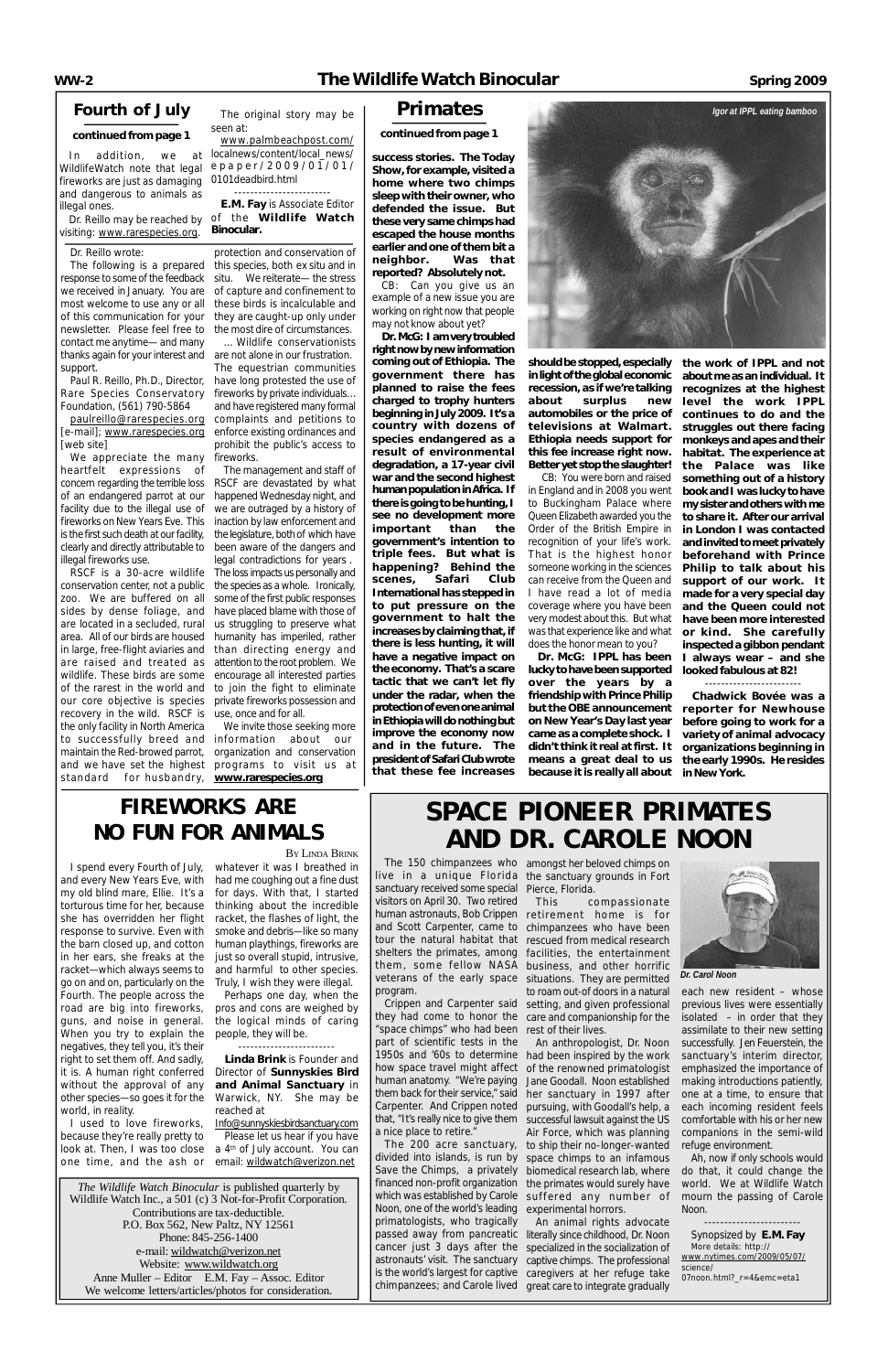## **R.O.C.K. - REHABBERS OFFER CARE AND KINDNESS**

# **Olivia and The Kangaroo Conservation Center**

If you're a kangaroo and you're not living in the wilds of your native Australia, hopefully you're at least lounging in the resort-like accommodations of the **Kangaroo Conservation Center** at Dawsonville, GA. **[www.kangaroocenter.com](http://www.kangaroocenter.com)**

We visited the Center in mid-January, 2009. Earlier in the Fall, we had solicited donations and purchased "Olivia", a kangaroo, from a petting zoo owner in Upstate, New York who was closing down and auctioning off all his animals to the highest bidder. No screening of prospective owners for suitability, no trying to find the best possible homes for the animals – this auction was only about maximizing profits. Olivia was destined for a roadside zoo, for a lifetime of unnatural confinement and isolation. Her entire six years of life had already been spent that way. She deserved so much better.

Through online searches we had discovered the KCC and the more we read and learned about it the more we became convinced it was the only place we wanted Olivia to go. We just had to convince them to accept her.

Olivia had no medical history or medical records of any kind. Although her owner had identified her as a "Red"



kangaroo, there were no written records of her birth or her parentage. She had grown up on a rag-tag diet of rabbit pellets, parrot food and corn, supplemented with cheesepeanut butter crackers. In the warm months she was kept in a small dirt enclosure equipped with only a dog crate where she slept at night and which she used to keep out of the rain. During the winter months she was confined to an even smaller enclosure in the dark cellar of her owner's house. Unfortunately, this is a common scenario in the underground world of buying, selling and keeping exotic animals.

The KCC on the other hand, is a sophisticated conservation facility, dedicated to the preservation of kangaroo

species through captive breeding programs and public education. It is privately owned and funded by Debbie and Roger Nelson, wildlife specialists. In addition to other staff they employ a full-time veterinarian and six vet techs, as well as a full-time horticulturalist to care for the many acacia and eucalyptus trees, bamboo and other Australian flora they cultivate on the property. It really does feel like Australia! They have over 200 kangaroos of 9 different species, and they keep meticulous and copious notes on each animal's medical history, behavior and dietary habits. To take in an animal with no known medical history or background information of any kind goes against everything they stand for. In the end, it was their compassion and sympathy for Olivia's plight that won out. We reached an agreement, and it's here that she has her "forever" home.

*Attention all Urban Parrot fans: the next Wild Brooklyn Parrot Safari will happen on Saturday, June* 6, 2009, at 11 AM. Please gather at Brooklyn College's Hillel Gate, which is at the intersection of Hillel Place and Campus Road. Our tour runs in two sections. You can attend either or both sections. *Please e-mail me [e-mail above] if you wantto attend. Note: there is no rain date for this trip. I* ordinarily do not cancel the tour unless the forecast is for sustained rain/snow in which birds will not fly.



And she is doing great. Where as before her coat had been dull and mangy, now it's beautifully thick and glossy. Her gums and teeth are healthy, her eyes are bright. She had arrived at the KCC over-weight and out of shape due to lack of proper exercise. At the time of our visit she was still adjusting to her new "hopping" lifestyle and they were

# $\tt LET'S GO WILLIFE W$ **Wild Parrot Safari In Brooklyn, NY JUNE 6, 2009**

monitoring her activity level to prevent muscle strain and injury. She obviously discovered "freedom" and she loves it.

We recently lost our dear as a piglet from Charlotte. (aka "Charlotte the a research lab, Biter") Charlotte was a grand she ended up in old girl, whose early behavior a brutal place was less than exemplary, but we where she was loved her from Day One.

Charlotte's history was when she "got extremely sad - she had good nasty." Time reason to be aggressive. Rescued and affection at

As we prepared to leave the facility we walked over to the fence hoping to catch one more glimpse of her and to say goodbye. As if on cue, she hopped over to us and began rolling in the grass, rolling, rolling, rolling, back and forth, from one side to the other, over and over and over. Wow. What a gift. What a perfect goodbye. It felt like she was saying, "thanks." Who could ask for anything more?

These two birds represented, to Gayle and me, and to **Feathered Friends Parrot Adoption Services, Inc. (formerly Maspeth Bird Haven, Inc.**), that you can come to a mutual and happy existence, even with parrots that spent most of their lives in what seemed to be a non-interactive and far from "intimate" situation. In the wonderful two years they spent with us, from October 2006 to August 2008, they had something to teach us, yes, teach *us*. They taught us that if we respected the degree of freedom they were used to (regardless of the condition they

Editor's Note: Wildlife Watch first came into contact with **Martha Sullivan** over the animal protection lists that we're a part of. Martha and her friend **Diane DiGravio**, wanted to rescue animals from Grandpa Bob's Animal Park auction in

Cherry-headed Conure) to be with us a long, long time. They were wonderful parrots, exciting to observe, to interact with. They died onAugust 19,2008,due to human error, due to the administration of a formulation of a drug (a suspension vs. a solution) while under treatment for suspected



Mexico, NY. Along with Olivia, who's featured here, they rescued guinea pigs, chinchillas, a bunny, foxes, pony, fallow and sika deer. Their expenses were staggering, but money was raised thanks to many people, including **Linda Brink** and **Carol Eiswald** who helped to lead the charge for the freedom of these animals. Thank heavens for people like Martha.

#### *WILLIETHEQUAKERPARROTTOTHERESCUE*

A Quaker parrot named Willie saved the life of a toddler choking on her breakfast by flapping his wings excitedly and repeatedly crying "Mama, baby!" Willie and his owner, Megan Howard, live in Denver, where Howard was babysitting a friend's daughter, Hannah. Howard had left the girl alone in the room while she was eating. When she heard Willie's cries and rushed back in, she saw that the child had already turned blue. Howard was able to perform the Heimlich maneuver successfully, but she gives full credit to Willie as "the real hero," for alerting her in time.

**Willie was awardedthe localRedCross'sAnimal Lifesaver Award with Denver's Mayor and the Governor of Colorado in attendance**. <http://today.msnbc.msn.com/id/29858577/> All Eye on the News items are synopsized by **E.M. Fay**

------------------------

**Barry Schwartz** has long been an advocate for Quaker Parrots. He is hoping to have them become "protected birds" to prevent their destruction by electric companies that destroy them and their nests, which are often built on electric poles and lines. Please visit [www.brooklynparrots.com/2009/03/breaking](http://www.brooklynparrots.com/2009/03/breaking)news-pro-parrot-resolution.html to see how you can help Quaker parrots. Also, while you are at it, visit the main site: **[www.brooklynparrots.com](http://www.brooklynparrots.com)**



*Megan Howard and Willie*



*Here's Olivia several months younger in her temporary quarters. Photo: Diane, Olivia, Martha.*

Excerpted from: **<http://www.brooklynparrots.com/> If you miss this one, e-mail steve for the next safari**

E-MAIL: **[steve@brooklynparrots.com](mailto:steve@brooklynparrots.com)**

## **A Memorial to Charlotte**



hit with a 2x4

**Carol Eiswald**, **The Tusk and Bristle**,

[www.tuskandbristle@aol.com](http://www.tuskandbristle@aol.com)

**A Memorial To Two Conure Parrots: Skye And Firecracker**



instructions and training.

latent lead/zinc poisoning. They are buried together in our backyard. They brought much joy to our household and to our rescue efforts."

----------------------- mysite.verizon.net/vzermrgu/